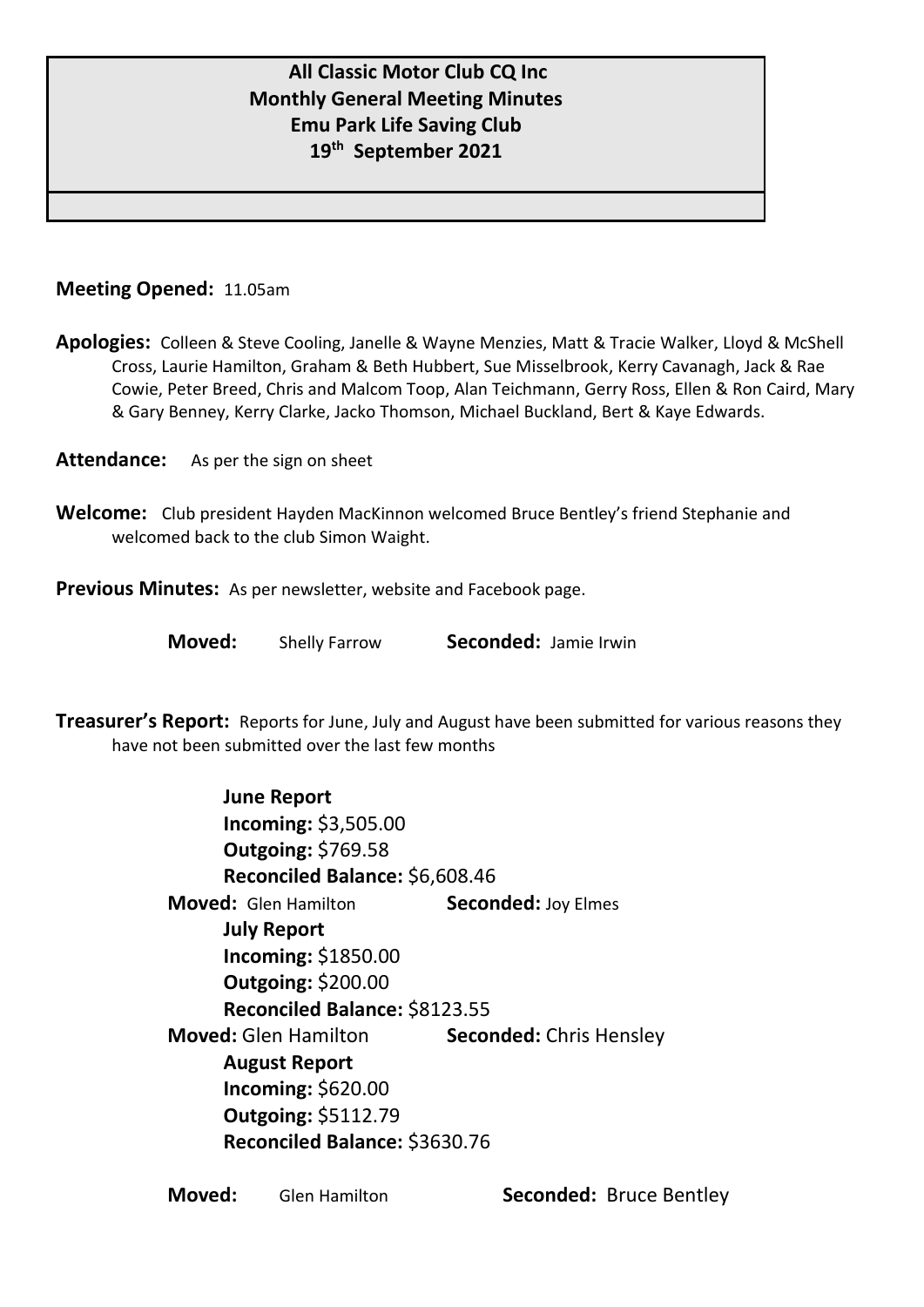## **Correspondence:**

- **Incoming Newsletters:** all newsletters that come in via email will now be forwarded to club members via email as facebook no longer will allow PDF files to be put on.
- **Incoming General:** Membership forms and payment from Brian Wild and A Mittlestadt, membership cheques received from J Mikkesen and D & V Pamenter, also membership payment from David Eyles, renewal notice from Office of Fair Trading and return to sender from Dan Connolly and Bruce Matchoss. Thank you card from Trevor and Linda Mann.
- **Outgoing:** Receipts and membership cards mailed to new members and membership that have renewed their yearly membership dues. Condolence card to Trevor and Linda Mann, Deborah Connolly and Glestelle Kahl.

**Moved:** Brett Tregilles **Seconded:** Chris Hensley

## **Business arising from Minutes / New Business**

## **Club Events**

### **Club Outings**

- **•** Open Dinner and Cruise Night 1st Saturday of every month if members go to Redhill they need to purchase something from the Café which then gives them a legitimate reason for being there as they are patronizing one of the shops.
- **•** Saturday Night Twilight Cruise and Chat 6.30pm Colour Fountain Central Park in Murray. Next meeting 9<sup>th</sup> October.
- **•** The end of month Beach cruise Last Sunday of the month, Meeting at the end of Norman Road for a 9.30am depart, heading to the old railway station at Yeppoon to pick up any coast members approximately 10am. Decision on where to go is then made by the club. Next event  $26<sup>th</sup>$  October.

### **Midweek Runs**

**• Monday 25th October –** Morning tea at Lagoons Yeppoon. Departing from end of Norman Road at 9.30am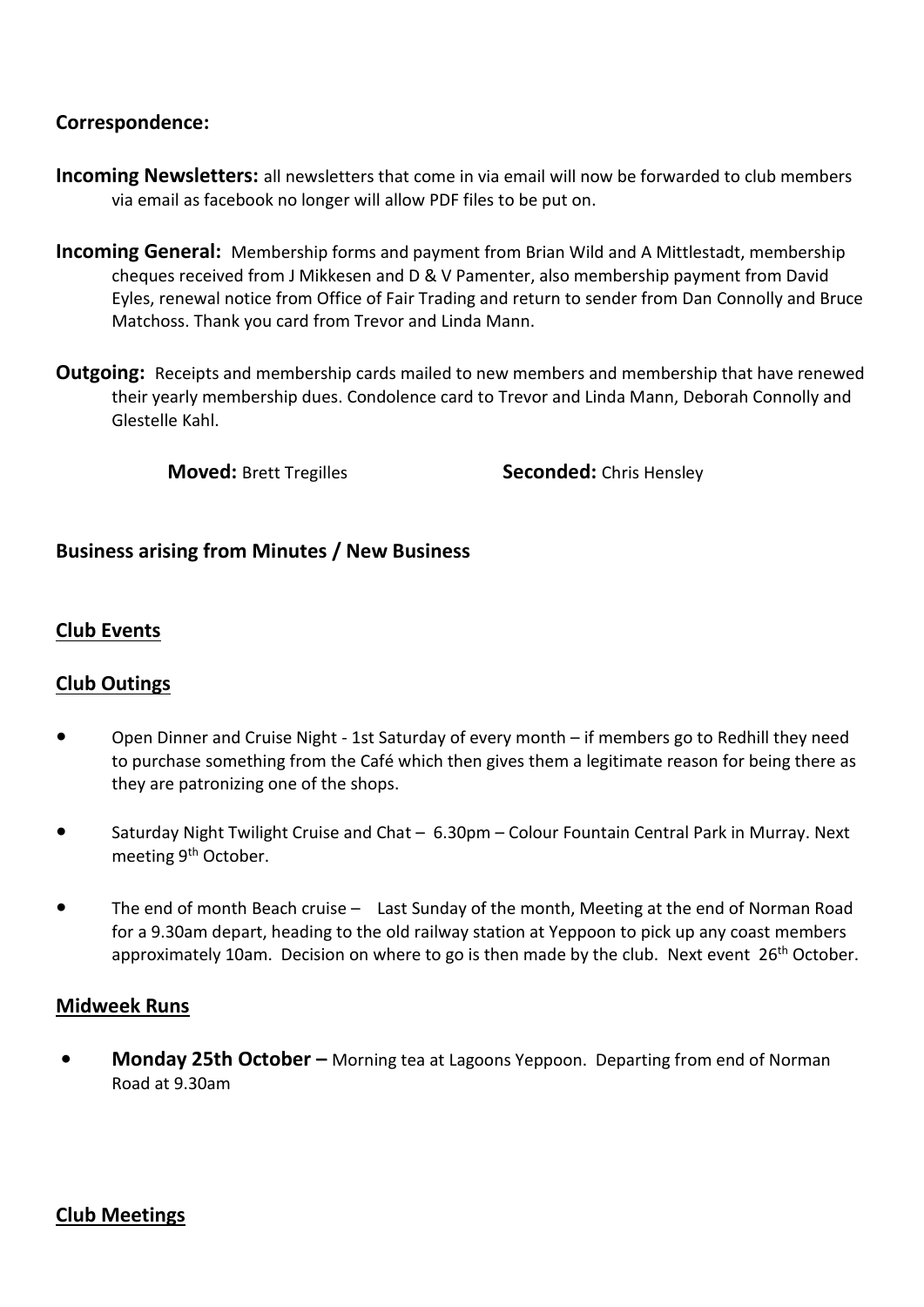**• October Meeting – Sunday 17th -** We have arranged this venue especially for the children in our club but it should be enjoyable for all our members. 4 Mile Farm do a lot of work within the disability sector and also provide horses for children to do Pony club who do not have their own horses or ponies, transport of horses, riding tack and subsidise uniforms etc.

 They do not usually open up on a Sunday but are going to open for our club. We do need an RSVP for this event so they can arrange staff for the petting farm. We will need to give them numbers for adults and children. A nice outing to bring along the grandchildren.

## **RSVP 6th October info@allclassicmotorclubcq.com**

Meeting at Central Park in Murray Street for a 9.45am depart. Time allocated out at the farm is to 1pm.

## **General Business**

**•** Memberships are now due if you have not yet paid your membership dues it is time to do so to avoid the \$10 late penalty fee that come into play on the 1st of September.

Family Membership \$35.00. Single Membership. \$30.00

Account Details Westpac Bank All Classic Motor Club CQ Inc BSB: BSB 034210 Account No. 327015

PLEASE REMEMBER…. ALL bank transactions MUST include your name or membership number for ease of identification so your membership renewal can be processed promptly! or PO Box 8420 Allenstown QLD 4700

We currently have an unclaimed family membership paid on the 21st June, if you haven't received your membership card and receipt please let us know and hopefully we can find its owner.

- **Rocky Swap –** Hayden and Glen thanked all members that volunteered for the Swap and also thanked Steve and Jamie for also being on the committee, everyone did a wonderful job. Numbers were down to previous years but it was anticipated that would happen. Rotary are giving the club \$10,000.00 which is down from previous years but it above the formula for what they usually use to work out the amount that goes to the club.
- **New SIV Rules and Regulations –** There have been a few changes to SIV regulations including fines. Below are the new regulations, it is **your** responsibility to ensure you know and understand all SIV regulations. SIVS Matters (Special Interest Vehicle Scheme) https://www.qld.gov.au/transport/registration/fees/concession/special-interest
	- **(a) Continuing Club Membership Mandatory**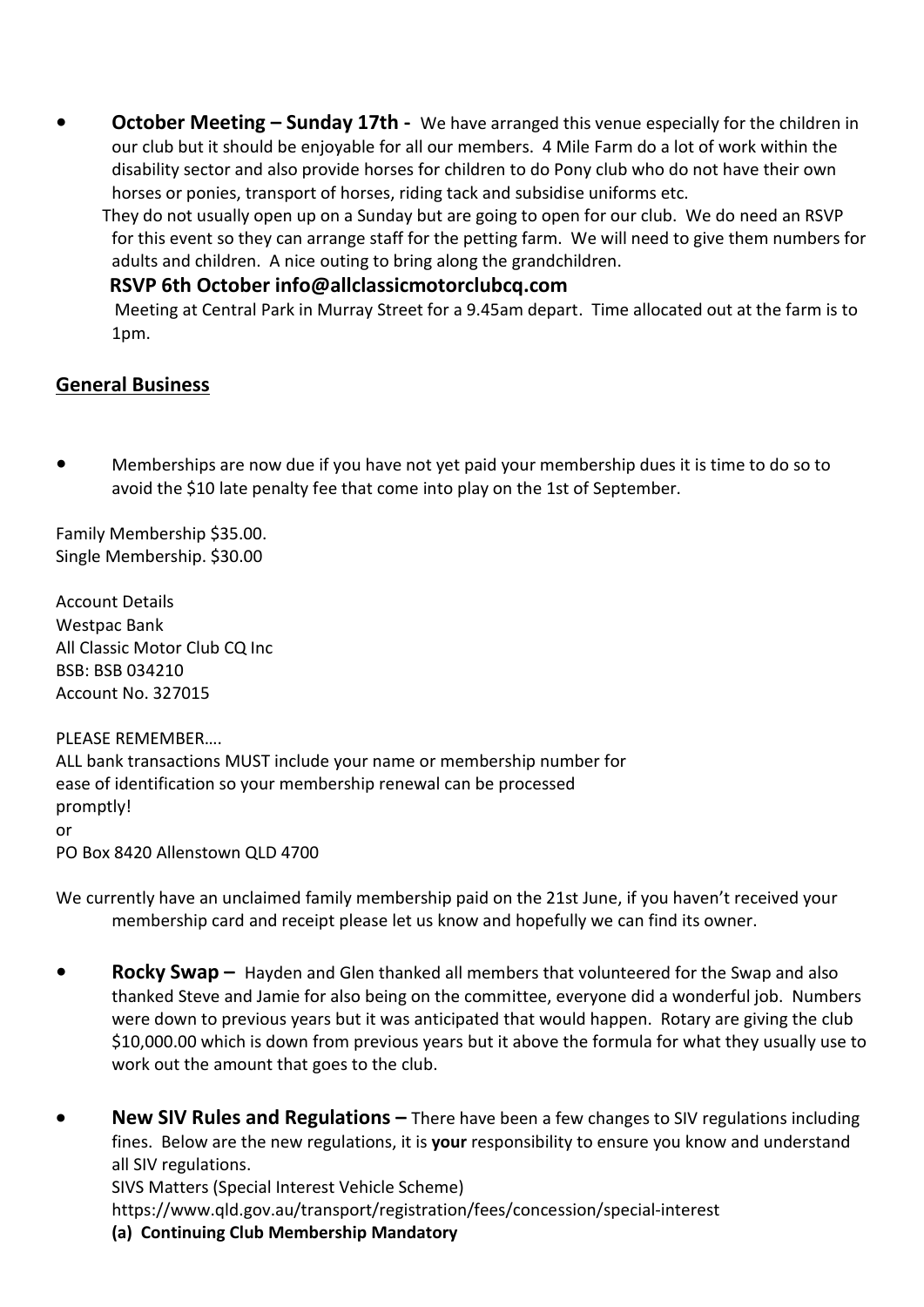The biggest change commenced on 1 September with the new Regulation which provides for SIVS registration. The SIVS Guidelines include conditions issued under that Regulation.

Previously, it was only necessary to belong to an Incorporated Vehicle Club (or Association) to obtain SIVS registration for the first time, but there was no legal obligation to remain a member thereafter. Clubs were often frustrated by people joining to access SIVS, but then never renewing.

From now on, it is a condition of SIVS registration that the vehicle operator must belong to an Incorporated Vehicle Club. There are 2 new provisions to note:

(i) The SIVS Concession Registration must be removed if the registered operator is no longer a current member of an incorporated car club or association , and

(ii) Use of the vehicle while not a member (or in contravention of any other SIVS restriction eg driving to and from work) now carries a penalty of up to \$2757 for vehicles up to 4.5 tonnes 2 and \$8271 for heavier vehicles.

The only exception is where an owner lives in a remote area or is unable to access an appropriate club, they may be eligible for an exemption from the club membership requirement .

The responsibility is on individuals to comply, not clubs, but if you are aware of former members who are not members of other clubs using their vehicles illegally a quiet word might be appropriate. It is in all our interests to try to prevent abuse of the generous concession, or the right might be taken away.

That said, Clubs are not required to police this.

#### **(b) Retention of SIVS dating and membership forms**

To obtain SIVS registration, you need to submit to TMR evidence from your club as to the vehicle's age and your current membership. These records are kept by the Department for 7 years and individual members should keep copies as well. There is no obligation on clubs to keep copies of these or

records of those for whom they have been provided.

#### **(c) Road Test Radius**

At one of the 2 recent Qld Govt inquiries, there was a recommendation that the radius be extended to 50kms from the existing 15km radius, particularly for heavy vehicles. After extensive canvassing within TMR and beyond, it was decided to keep the radius at 15kms, on the basis that is a sufficient driving area within which to get a vehicle properly warmed up.

#### **Timed Events on Public Roads**

There was a question about what events would be legal and what wouldn't. What are banned are :

- (a) Races between vehicles
- (b) Record breaking attempts

(c) Any trial of the speed of a vehicle (I assume this means a top speed attempt)

(d) Any competition to test the skill of a driver, or the reliability or mechanical condition of any vehicle where the prize value exceeds \$100.

Permits can be obtained to conduct the above events. Conditions are strict, as is to be expected. Timed events are OK provided there is no suggestion of incitement to break any road rules etc.

#### **Summary**

SIVS News: Continuing Club Membership Now Mandatory

Previously you only had to belong to a an incorporated vehicle club or association to obtain SIVS Registration for the first time, and many owners then allowed their club membership to lapse – while maintaining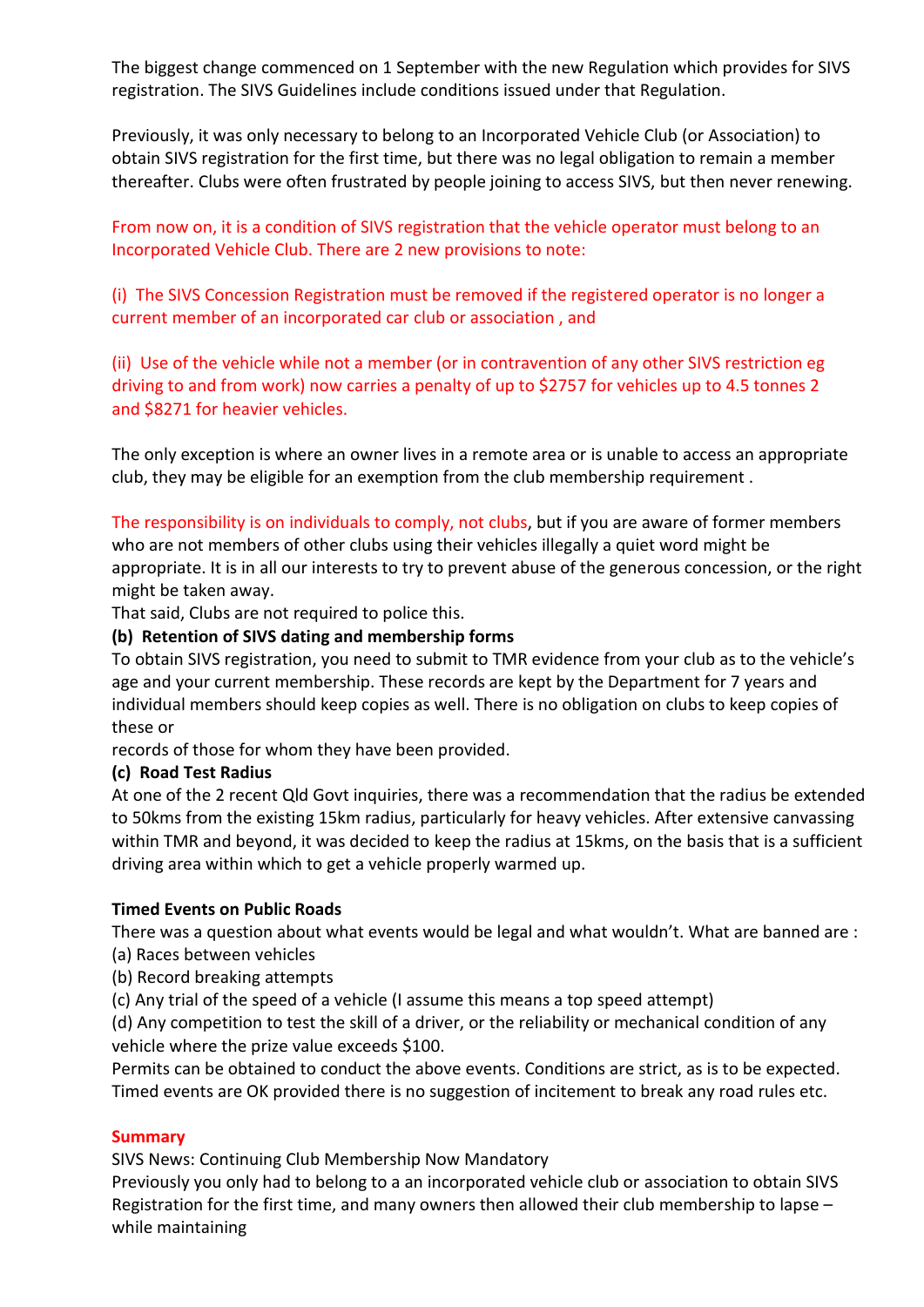SIVS registration. There is now a legal requirement to maintain membership of at least one club to have SIVS registration or use a SIVS registered vehicle. Penalties now apply and the SIVS Registration must be surrendered if membership lapses.

In addition to the penalties, both Third Party and Comprehensive Insurance entitlements may be put at risk if a SIVS-registered vehicle is involved in an accident and the registered operator's club membership has lapsed.

The obligation is on individuals, not clubs, to ensure continuing club membership.

The only exception is where an owner lives in a remote area or is unable to access an appropriate club, and they have obtained an exemption from the club membership requirement.

- **• Rockhampton Special School's graduation is on Wednesday 17th November -** they need 10 cars and 2 cars that 2 students are in wheelchairs and can't come out of them so we are looking for ideas of what we can possibly arrange for these 2 students, even if they are only just brought through at the very end for the drop off. If you can help contact Hayden on his phone 0435044597, you can leave Hayden a message if he doesn't answer. Hayden doesn't finish work until after 5pm.
- **• North Rockhampton Special School Graduation – Friday 19th November –** 7 cars are needed – meeting at the river bank for photos 4.45pm. Trip to conclude 6pm at the Jockey Club. . If you can help contact Hayden on his phone 0435044597, you can leave Hayden a message if he doesn't answer
- **• Membership Draw –** Winner was member number Leanne Ross 758 sorry have to be here to win.

# **Up Coming Events**

## • **Australian Caravan Club**

14TH NATIONAL MUSTER - ROCKHAMPTON SHOWGROUNDS Hosted by local branch ACC CAPRICORNIA TOURERS YOU ARE INVITED TO JOIN OUR MEMBERS AT OUR 'BIG DAY IN' AT THE ROBERT SCHWARTEN BUILDING IN THE SHOWGROUNDS COME AT 8.30 am ON WEDNESDAY 13TH OCTOBER FOR A DELICIOUS MORNING TEA Prepared by the FITZROY RIVER LIONS CLUB As our selected CHARITY GROUP this year, they will receive all the proceeds of this event. You can then stay as long as you wish to enjoy the following events and mingle with our ACC members from local and many other areas – MINI MARKET STALLS, TRADE DISPLAYS & LOCAL GUEST SPEAKERS, A MOVIE ROCK ART, CHARITY BOOK STALL, CLYDESDALE HORSE & CARRIAGE RIDES, FOOD STALLS PLAY THE ROCKY 'NO BULL' GAME, DISPLAYS INCL. CLASSIC CARS & BIKES & LIVE LOCAL BAND Enjoyable activities for both men and women – especially if interested in caravanning COST: \$10.00 BOOKINGS & PAYMENT to be received by: 6th th OCTOBER 2021 CONTACT: Joyce Watts 0409576035 or Mary Benney 0409475030